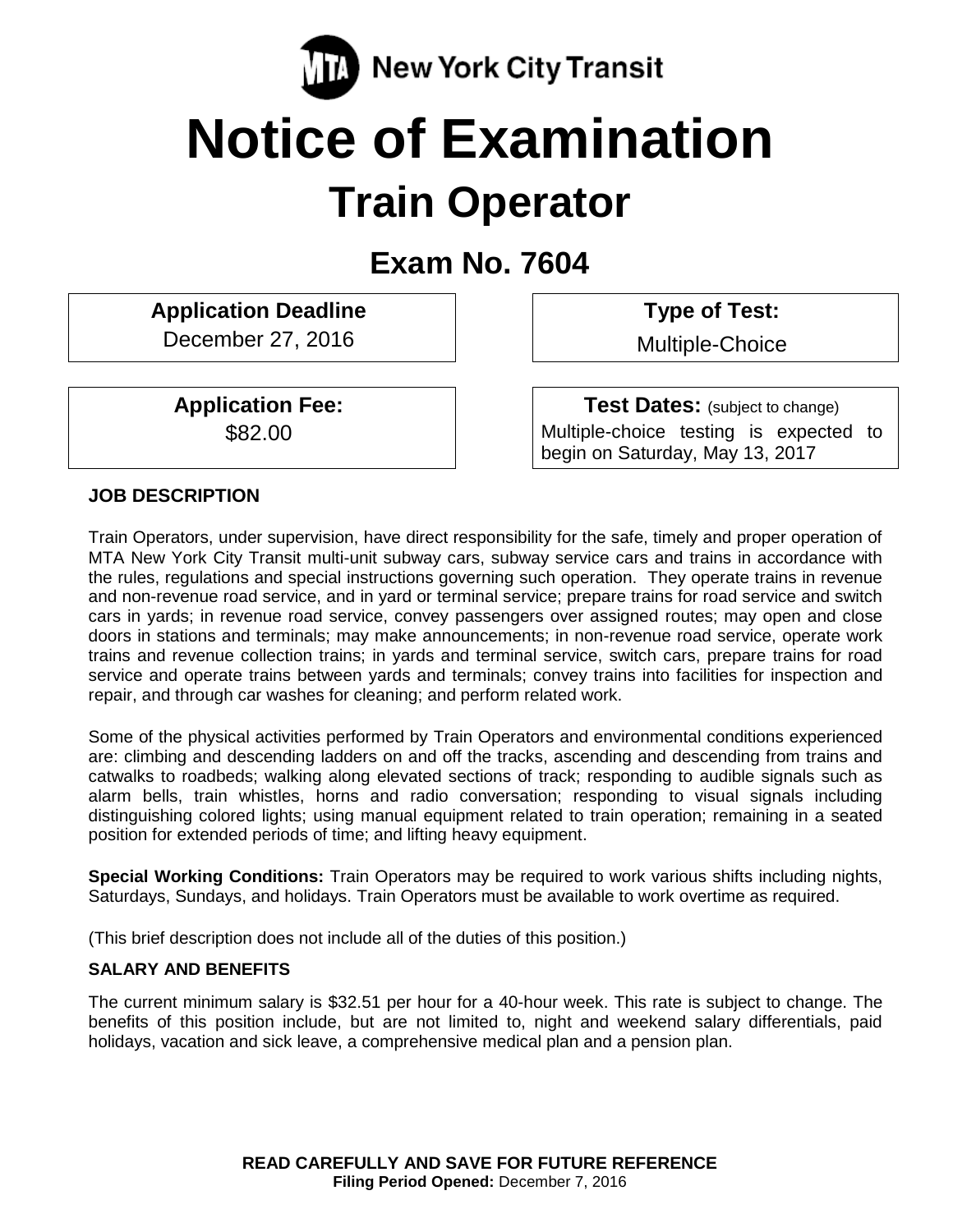### **HOW TO QUALIFY**

**Education, Experience and License Requirements:** By the **last day of the application period,** you must have a four year high school diploma or its educational equivalent, approved by a State's Department of Education or a recognized accrediting organization; **and**

- 1. A Motor Vehicle Driver License valid in the State of New York; **and**
- 2. One year of full-time satisfactory work experience that has been continuous with one employer.

If you have serious moving violations, a license suspension or an accident record, you may be disqualified.

**Foreign Education Fact Sheet (Required only if you need credit for your foreign education for this examination):** If you were educated outside the United States, you must have your foreign education evaluated to determine its equivalence to education obtained in the United States. The services that are approved to make this evaluation, as well as instructions on how to submit this evaluation are listed in the Foreign Education Fact Sheet included with your application packet. When you contact the evaluation service, ask for a "document-by document" (general) evaluation of your foreign education.

You will be required to indicate if you met the education, experience and license requirements on the date that you are scheduled to take the multiple-choice test. You may also be required to complete additional forms in regards to the education, experience and license requirements at the time of appointment. You will be given the multiple-choice test before we verify your qualifications. You are responsible for determining whether or not you meet the qualification requirements for this examination prior to submitting your application. If you are marked "Not Qualified," your application fee will **not** be refunded and you will **not** receive a score.

#### **REQUIREMENTS TO BE APPOINTED**

**Medical Requirement:** Medical guidelines have been established for the position of Train Operator. You will be examined to determine whether you can perform the essential functions of the position of Train Operator. Where appropriate, a reasonable accommodation will be provided for a person with a disability to enable him or her to take the examination, and/or to perform the essential functions of the job.

**Drug Screening Requirement:** You must pass a drug screening in order to be appointed, and if appointed, you will be subject to random drug and alcohol tests for the duration of your employment. Additionally, if you have tested positive on a drug or alcohol test or had a refusal to test during preemployment or while employed by a Federal DOT-regulated employer during the applicable period, you must have completed the Substance Abuse Professional (SAP) process required by federal law in order to be appointed to this safety-sensitive position.

**English Requirement:** You must be able to understand and be understood in English.

**Proof of Identity:** Under the Immigration Reform and Control Act of 1986, you must be able to prove your identity and your right to obtain employment in the United States prior to employment with the City of New York.

**Residency:** New York City residency is not required for this position.

**Oral Proficiency Assessment:** If you pass the multiple-choice test and are deemed to meet the qualification requirements in the "How to Qualify" section above, you may be scheduled to take the qualifying oral proficiency assessment as vacancies occur. However, based on the projected number of vacancies, it is possible that not all candidates who pass the multiple-choice test will be scheduled for the qualifying oral proficiency assessment. A score of 70% is required to pass the qualifying oral proficiency assessment.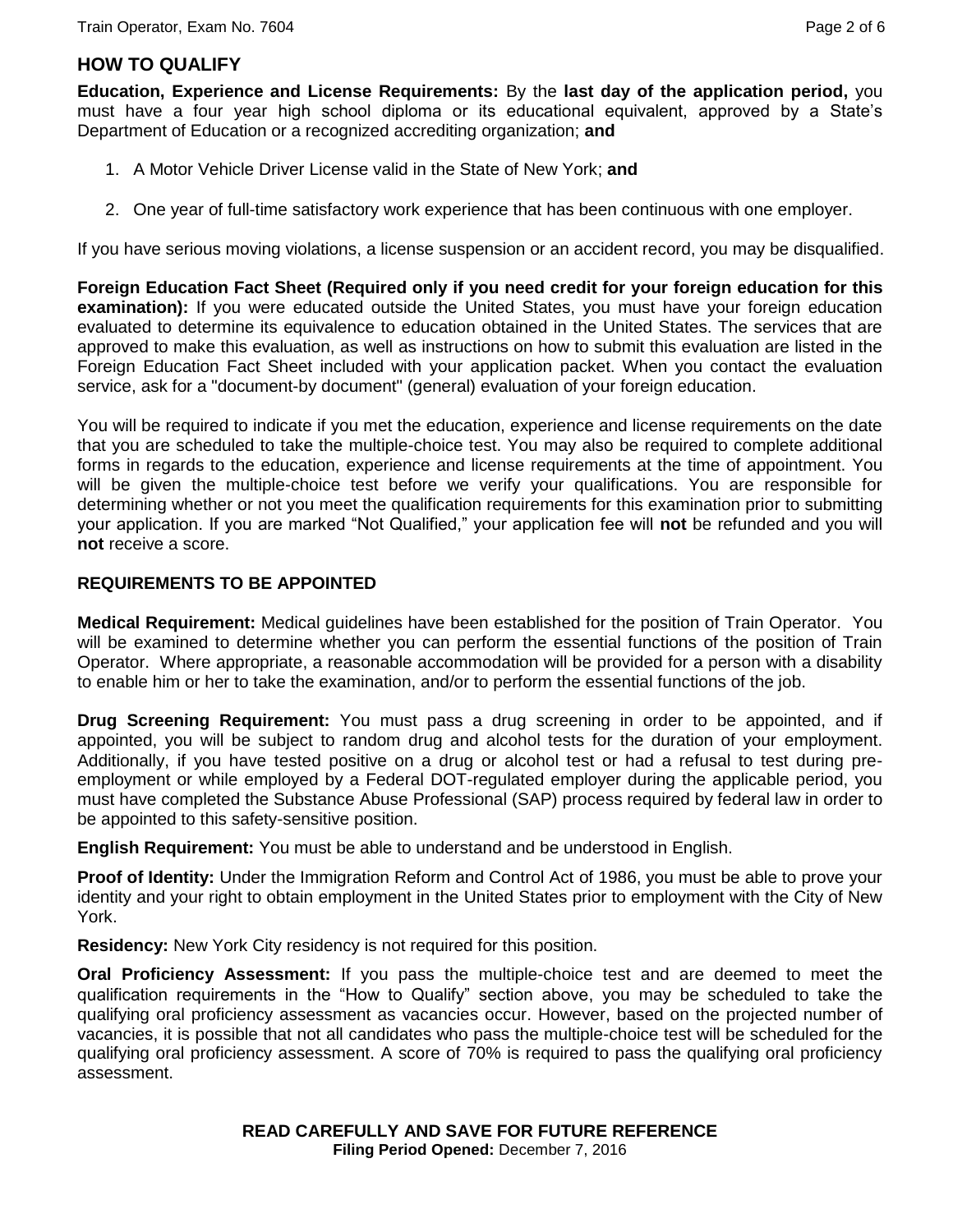**You will be required to pay an additional fee of \$25.00 prior to taking the oral proficiency assessment.** Failure to pay the additional fee on the date that you are scheduled to take the oral proficiency assessment will result in disqualification from further participation in the appointment process. The additional fee for the oral proficiency assessment will be waived for candidates who demonstrate that they are unemployed or receiving public assistance at the time of the assessment. In the qualifying oral proficiency assessment, you may be required to demonstrate the following abilities:

**Oral Comprehension** – The ability to understand spoken English words and sentences.

**Oral Expression** – The ability to use English words or sentences in speaking so others will understand. **Memorization** – The ability to remember information, such as words, numbers, pictures, and procedures. Pieces of information can be remembered by themselves or with other pieces of information.

**Speed of Closure** – The ability to combine and organize different pieces of information into one meaningful pattern quickly. It is not known beforehand what the pattern will be. The material may be visual or auditory.

**Physical Abilities Assessment:** If you pass the multiple-choice test and are deemed to meet the qualification requirements in the "How to Qualify" section above, you may be scheduled to take a qualifying physical abilities assessment as vacancies occur. In this assessment, you will be required to demonstrate that you possess the abilities required to perform the physical aspects of the Train Operator position. A more detailed description of the physical abilities assessment will be distributed to you before you are scheduled for the physical abilities assessment. Medical evidence to allow participation in the physical abilities assessment may be required and MTA New York City Transit reserves the right to exclude from the physical abilities assessment any candidates who are medically unfit.

### **HOW TO SUBMIT AN APPLICATION AND PAY THE APPLICATION FEE**

If you believe you meet the requirements in the "How to Qualify" section, submit an application online by the last day of the application period unless you are requesting a Fee Waiver. Applicants who wish to request a Fee Waiver should refer to the "How to Submit an Application When Requesting a Fee Waiver" section below.

**Application Fee:** This fee is generally not refundable. Under special circumstances, you may be entitled to a refund. You should refer to the Department of Citywide Administrative Services (DCAS) Exam Regulations to determine if you are entitled to a refund prior to requesting a refund. You can refer to the bottom of the last page of this Notice of Examination for instructions on how to obtain a copy of the DCAS Exam Regulations.

#### **Online Applications:**

- 1. Apply using<http://mta.info/nyct/hr/appexam.htm> by the last day of the application period.
- 2. A major credit card or a bank card associated with a bank account must be used when applying online.
- 3. You will be given a confirmation number after you submit your *Application* and pay the application fee. Applicants who request a fee waiver must apply by mail.

Computers with internet access are available on a limited basis at branches of the New York Public Library, the Brooklyn Library and the Queens Library to patrons with a valid library card.

#### **HOW TO SUBMIT AN APPLICATION WHEN REQUESTING A FEE WAIVER**

Applicants who wish to request a Fee Waiver must obtain an *Application* in person at the MTA New York City Transit Exam Information Center as indicated below and must submit the *Application* by mail to the address in the Correspondence section below **by the last day of the application period**.

MTA New York City Transit will not accept applications in person. Additional information on requesting an application fee waiver is available with the *Application*.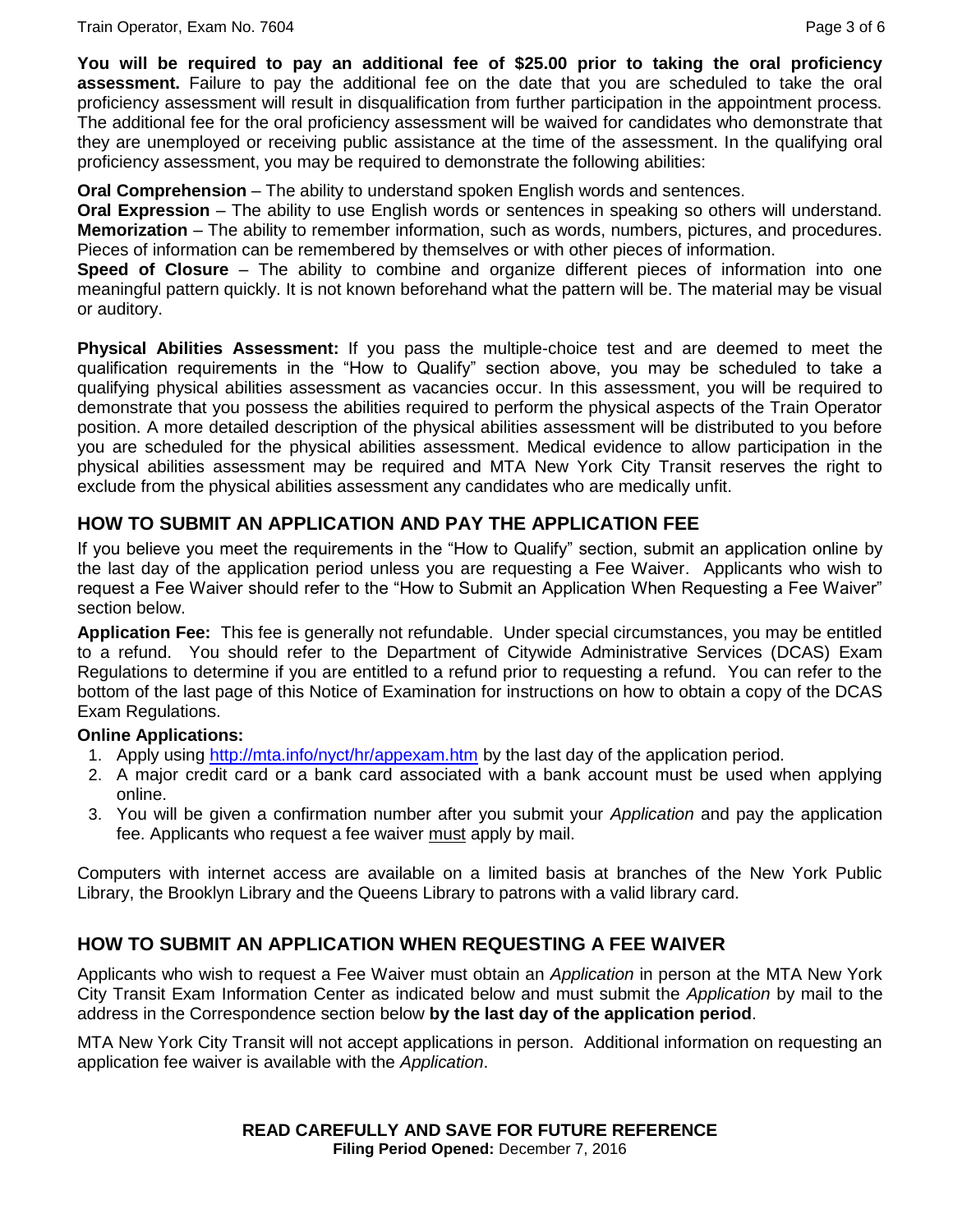**MTA New York City Transit Exam Information Center**: Open Monday through Friday, from 9 AM to 3 PM, in the lobby at 180 Livingston Street, Brooklyn, NY. Directions: Take the A, C, F, or R Trains to the Jay Street-MetroTech Station, or the 2 or 3 train to the Hoyt Street Station.

The MTA New York City Transit Exam Information Center will be closed on Monday, December 26, 2016.

### **ADMISSION LETTER**

An *Admission Letter* will be mailed to you about 10 days before the first date of the multiple-choice test. If you do not receive an *Admission Letter* at least 4 days before the first date of the multiple-choice test, you may obtain a duplicate letter at the MTA Exam Information Center (as indicated above). A paper copy of the *Admission Letter* is your ticket for admission to the test.

Employees **must** keep their official mailing address **up to date.** Only the address on file with the MTA Business Service Center will be used to mail correspondence, including the *Admission Letter.*

### **THE TEST**

You will be given a competitive multiple-choice test. A score of at least 70% is required to pass the multiple-choice test. Your score on this multiple-choice test will be used to determine your place on an eligible list.

Testing for the title of Train Operator is expected to begin on Saturday, May 13, 2017. It is anticipated that the test will also be scheduled on additional dates throughout the months of May 2017, June 2017 and July 2017.

Veterans' or Disabled Veterans' Credit will be granted only to eligible passing candidates who request that they be applied. Veterans' or Disabled Veterans' Credit should be requested at the time of application, but **must** be requested before the date the eligible list is established. Claims for Veterans' or Disabled Veterans' Credit cannot be made once the eligible list is established.

The multiple-choice test may also include questions that require the use of any of the following abilities:

**Written Comprehension** – The ability to understand written sentences or paragraphs. Example: Understanding written bulletins released by MTA New York City Transit.

**Written Expression** – The ability to use English words or sentences in writing so others will understand. Example: Writing incident reports regarding unusual occurrences.

**Problem Sensitivity** – The ability to tell when something is wrong or likely to go wrong. It includes being able to identify the whole problem as well as elements of the problem. Example: Recognizing that an object on the track may interfere with the normal operation of the train.

**Deductive Reasoning** – The ability to apply general rules to specific problems to come up with logical answers. It involves deciding if an answer makes sense. Example: Applying MTA New York City Transit rules and regulations to situations to determine the appropriate action that must be taken.

**Inductive Reasoning** – The ability to combine separate pieces of information, or specific answers to problems to form general rules or conclusions. It includes coming up with a logical explanation for why a series of unrelated events occur together. Example: Determining the action that must be taken based on a combination of observations on the tracks and radio chatter from other train operators, the Rail Control Center or maintainers performing repairs along the trackway.

**Information Ordering** – The ability to follow correctly a rule or set of rules to arrange things or actions in a certain order. The rule or sets of rules used must be given. The things or actions to be put in order can include numbers, letters, words, pictures, procedures, sentences, and mathematical or logical operations. Example: Following a step-by-step procedure to connect a cable to the third rail for power.

**Spatial Orientation** – The ability to tell where you are in relation to the location of some object or to tell where the object is in relation to you. Example: Reading a schematic diagram to determine track configurations.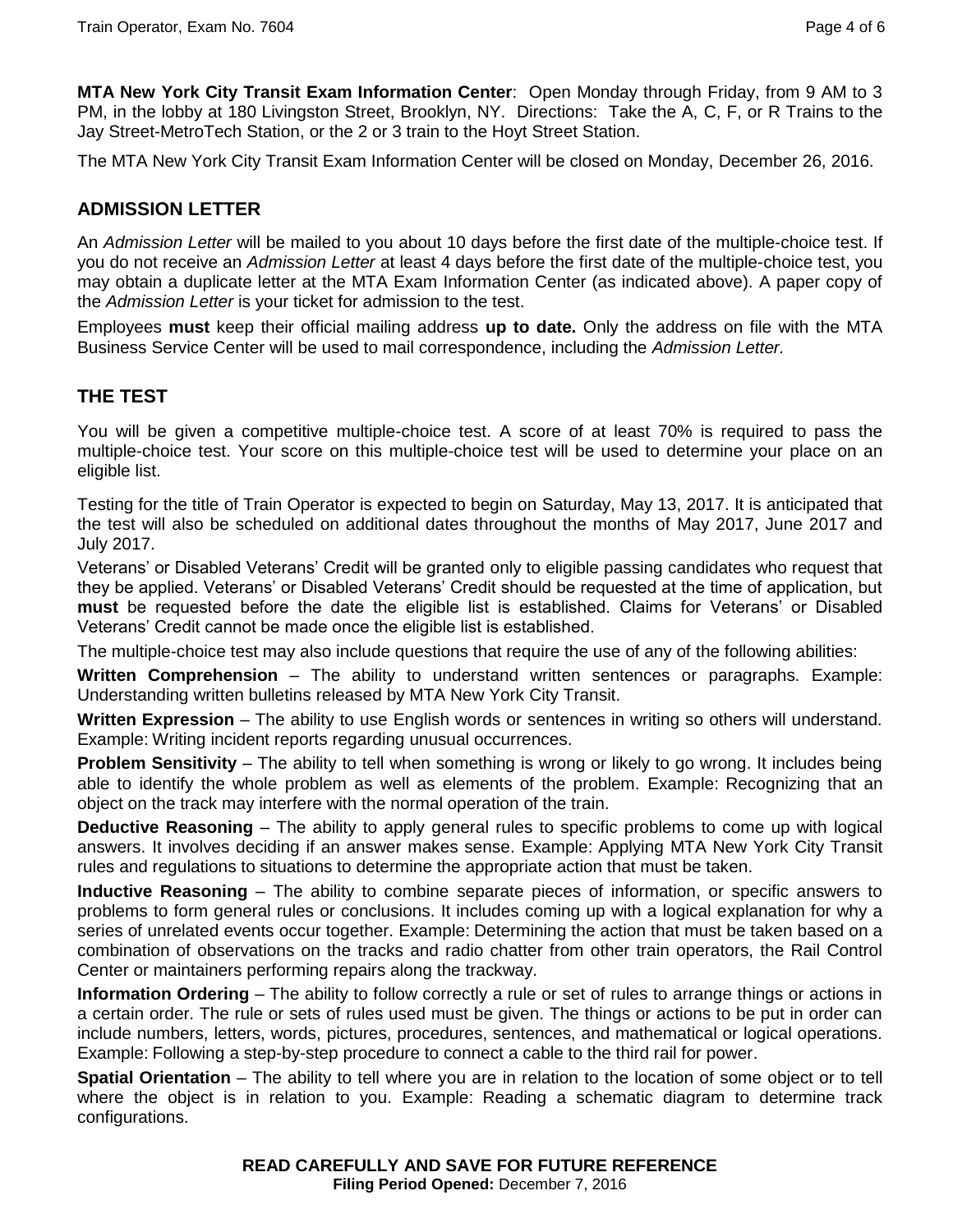**Number Facility** – The ability involving the degree to which adding, subtracting, multiplying, and dividing can be done quickly and correctly. Example: Performing mathematical calculations using track markers to determine the current location.

**Mathematics Reasoning** – The ability to understand and organize a problem and then to select a mathematical method or formula to solve the problem. Example: Determining the mathematics required to calculate distances between track markings.

**Mechanical Aptitude** – The ability to understand and apply mechanical concepts and principles to solve problems. Example: Understanding how a train's brake pressure affects its ability to brake.

**Visualization** – The ability to imagine how something will look after it is moved around or when its parts are moved or rearranged. Example: Imagining how a track configuration changes after a switch moves it.

### **TEST ADMINISTRATION GUIDELINES**

**Warning**: You are not permitted to enter the test site with cellular phones, beepers, pagers, cameras, portable media players, or other electronic devices. Calculators are permitted; however, they must be hand-held, battery or solar powered, numeric only. Calculators with functions **other than** addition, subtraction, multiplication and division **are prohibited**. Electronic devices with an alphabetic keyboard or with word processing or data recording capabilities such as planners, organizers, etc. are prohibited. If you use any of these devices in the building at any time before, during or after the test, you may not receive your test results, your test score may be nullified, and your application fee will not be refunded.

You may not have any other person, including children, present with you while you are being processed for or taking the test and no one may wait for you inside of the test site while you are taking the test.

**Required Identification:** You are required to bring one (1) form of valid (non-expired) signature and photo bearing identification to the test site. The name that was used to apply for the exam must match the first and last name on the photo ID. A list of acceptable identification documents is provided below. If you do not have an acceptable ID, you may be denied testing. Acceptable forms of identification (bring one) are as follows: State issued driver's license, State issued identification card, US Government issued Passport, US Government issued Military Identification Card, US Government issued Alien Registration Card, Employer ID with photo, or Student ID with photo.

**Leaving:** You must leave the test site once you finish the test. If you leave the test site after being fingerprinted but before finishing the test, you will not be permitted to re-enter. If you disregard this instruction and re-enter the test site, you may not receive your test results, your test score may be nullified, and your application fee will not be refunded.

#### **THE TEST RESULTS**

If you pass the competitive multiple-choice test and are deemed to meet the qualification requirements in the "How to Qualify" section above, your name will be placed in final score order on an eligible list and you will be given a list number. You will be notified by mail of your test results.

#### **ADDITIONAL INFORMATION**

**Training:** If you are appointed you will be required to complete and pass, before the end of the one-year probationary period, an approved training course that includes practical train operation. Those probationary employees who do not successfully complete this training course will be terminated from this position.